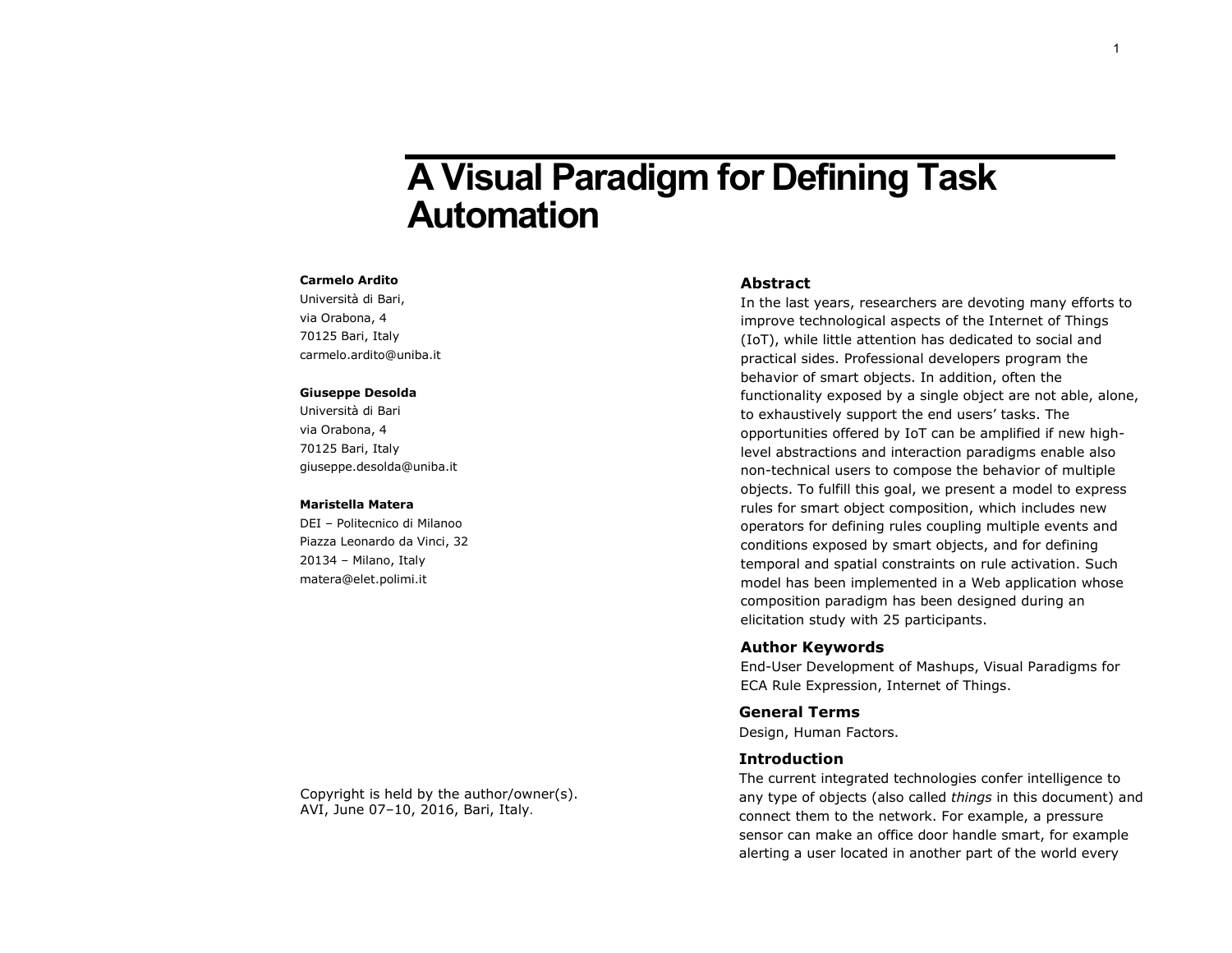$\mathcal{P}$ 

time someone comes into that office. The added value is that the object, being part of a network of *smart things* (the *Internet of Things* (IoT) can communicate with other objects or services, thus triggering dynamic behavior. If the door sensor is able to communicate with a sensor worn by a person, than a remote user can also know who entered the office.

One of the opportunities of the IoT is especially the possibility to collect in real time information concerning events and behaviors happening in the real world. For example, a potential advantage of the IoT is to anticipate the needs of a human even before he is aware of it.

Today these scenarios may appear unrealistic since we are not pervaded with a significant number of sensors. However, Cisco's forecasting estimates that more than 50 billion smart objects will be deployed by 2020<sup>1</sup>. There are already many contexts in which the IoT is adopted. For example, for creating *wearable devices*, i.e. clothing and accessories such as bracelets, watches, t-shirts, rings, shoes, can integrate sensors capable of detecting physiological parameters and actuators to communicate with the users. *Domotics* is another very active IoT context: pressure, volumetric and distance sensors, as well as infrared cameras, are able to ensure the security of homes; they permit a remote user to interact with the devices installed in the house (e.g., lights, heating, blinds) and assist user to avoid hazards such as floods, fires or explosions. Other sectors that are beneficiating of the advent of IoT are Smart Cities, industry and environment through energy saving.

ł

# **IoT Challenges**

From the technological point of view, such a large number of things requires an adequate network infrastructure and efficient communication protocols, especially due to the fact that integrated devices have very limited resources (e.g., CPU, RAM, memory, battery). Further issues, such as privacy (e.g., in the smart door scenario, if and when it is allowed to know who entered into the office) and safety (e.g., if a hacker is able to break a device, then it could access all the devices it is connected with) must be addressed.

From the HCI point of view, a major challenge is to enable even non-technical users to manipulate data and functionality of things in a simple and natural way. Today, in fact, this is a prerogative almost always reserved to developers who, through the use of specific programming languages, provide pre-packaged solutions to users. The most important challenge is to allow non-technical users to define and manage the connections between things, which represent the real benefit of IoT, especially in the next years when a growing amount of things will be available.

Some works in the literature propose mashup techniques for addressing this issue. For example in [\[1\]](#page-5-0) and [\[3\]](#page-5-1) the authors introduce two systems for the mashup of things for home automation, both consisting of two design environments: one is devoted to electrical engineers who define the behavior of devices through a visual representation of logic operations and algebraic formulas; the second one allows non-technical users to create a web page where they can include widgets to display data coming from things and synchronize their behavior based on a "wired" composition paradigm. The problem is however that several studies have demonstrated that this kind of composition paradigm is not suitable for non-expert users [\[5,](#page-5-2) [6,](#page-5-3) [8\]](#page-5-4) as it forces them to deal with concepts like data

<sup>1</sup> http://newsroom.cisco.com/featurecontent?type=webcontent&articleId=1208342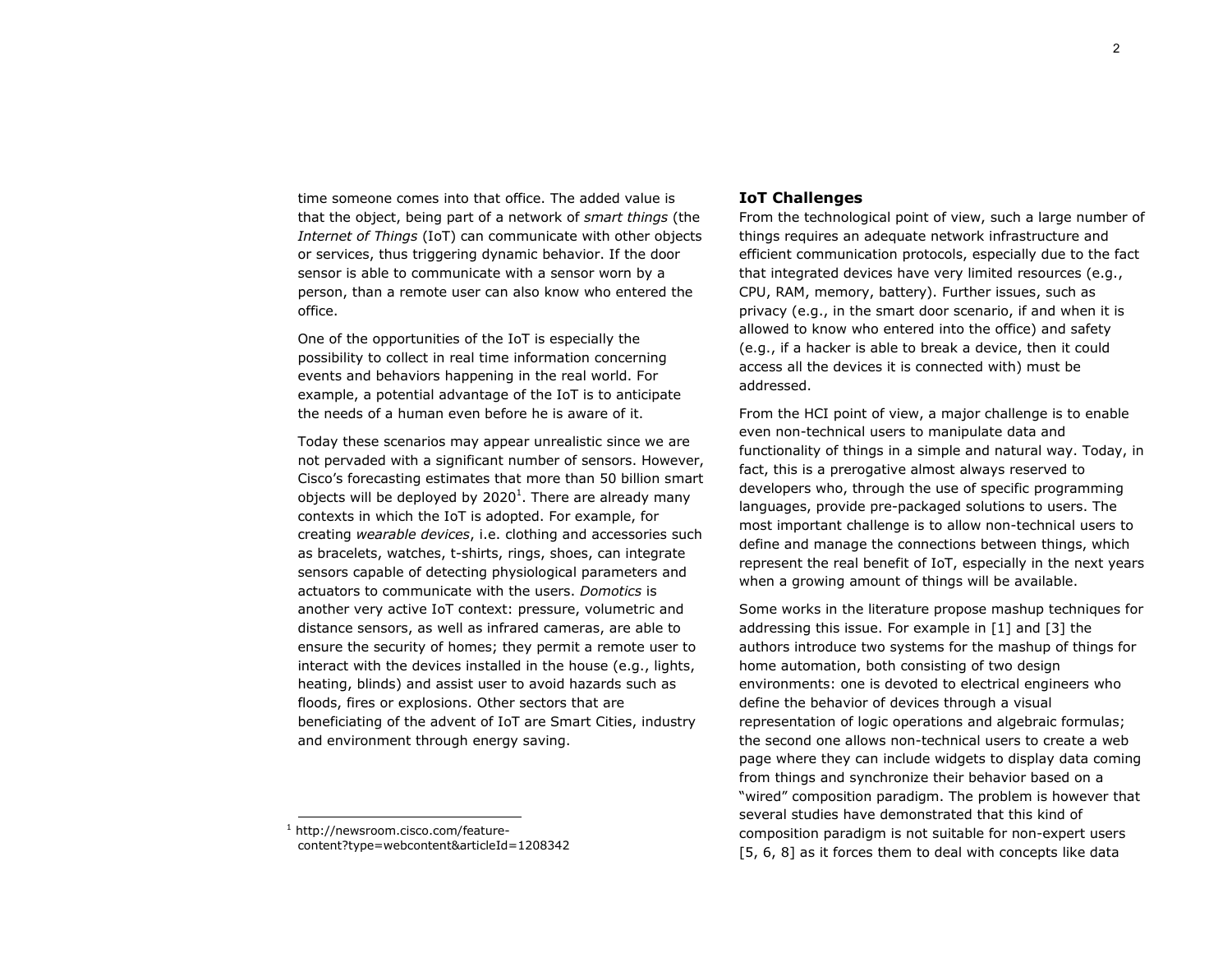flow and parameter passing which cannot be mastered by people who are not expert in programming. One of the products available in the market is *gluethings*  (http://www.gluethings.com), a Web platform for registering and composing things. Unfortunately, also this system offers a wire-based composition paradigm and also require users to handle JSON to set parameters for the low-level behavior of things – such practices are out of reach for laypeople, i.e., those users which represent the actual business opportunity.

To determine the success of the IoT, it is necessary to investigate new approaches that, thanks to high-level abstractions, can enable non-expert users to compose data and functionality of things, as well as the communication among them, by means of "natural" composition paradigm.

## **Outlook on the composition paradigm**

As mentioned above, things can be treated as services, because sensors and actuators have an URI that identify them on the Internet. In the case of service mashups, platforms implementing an event-driven approach, as the one described in [\[4\]](#page-5-5), permit to synchronize Web services so that the event produced by/on a service (e.g., selection of a word in a text) triggers an action of another service (e.g., a search using the selected word). We believe that an eventdriven paradigm is suitable also for the manipulation of things offering the advantage of enabling the composition of things among themselves and also with other Web services. Similar event-driven platforms (e.g., IFTT [https://ifttt.com/\)](https://ifttt.com/) are now emerging also for *task automation*. They make it easy to connect two services (things or APIs), choose a trigger, and thus create an action. They look very promising thanks to the simple and effective composition paradigm, even if it is intended for expert users and therefore requires programming skills.

In fact, most of these platforms currently used in the IoT domain do not permit (for example IFTTT) or make it difficult (for example *gluethings*) to specify multiple events and actions. Similar difficulties arise when specifying temporal or spatial constraints, e.g., to define the following behavior: "If *I'm in Rome* and I post an image on Instagram *between 8.00 and 11.00 a.m.*, post the same picture also on Twitter and Tumblr".

In order to identify composition paradigms able to guide users in the definition of articulated rules, we wanted to elicit the end-user mental model, which is an aspect scarcely explored in the field of task automation, as pointed out by [\[7\]](#page-5-6). As the seed of our investigation, we were inspired by the *5W* model, which is adopted in several domains, such as journalism and customer analysis, and more in general in problem solving, to analyze the complete story about a fact. It suggests describing a fact by answering the following questions:

- Who did it?
- What happened?
- When did it take place?
- Where did it take place?
- Why did it happen?

We adopted the 5W model in an elicitation study with 25 participants aimed at identifying, with the help of users, a notation for the specification of task automation rules. The customization of the 5W model, which we called *Rule\_5W*, helped us to highlight the elements that are essential for creating complete meaningful rules for smart object composition. In the Rule\_5W model, "Who" is replaced by *"Which"* for specifying the services involved in a rule. *"What"* indicates the triggered events, as well as the actions to be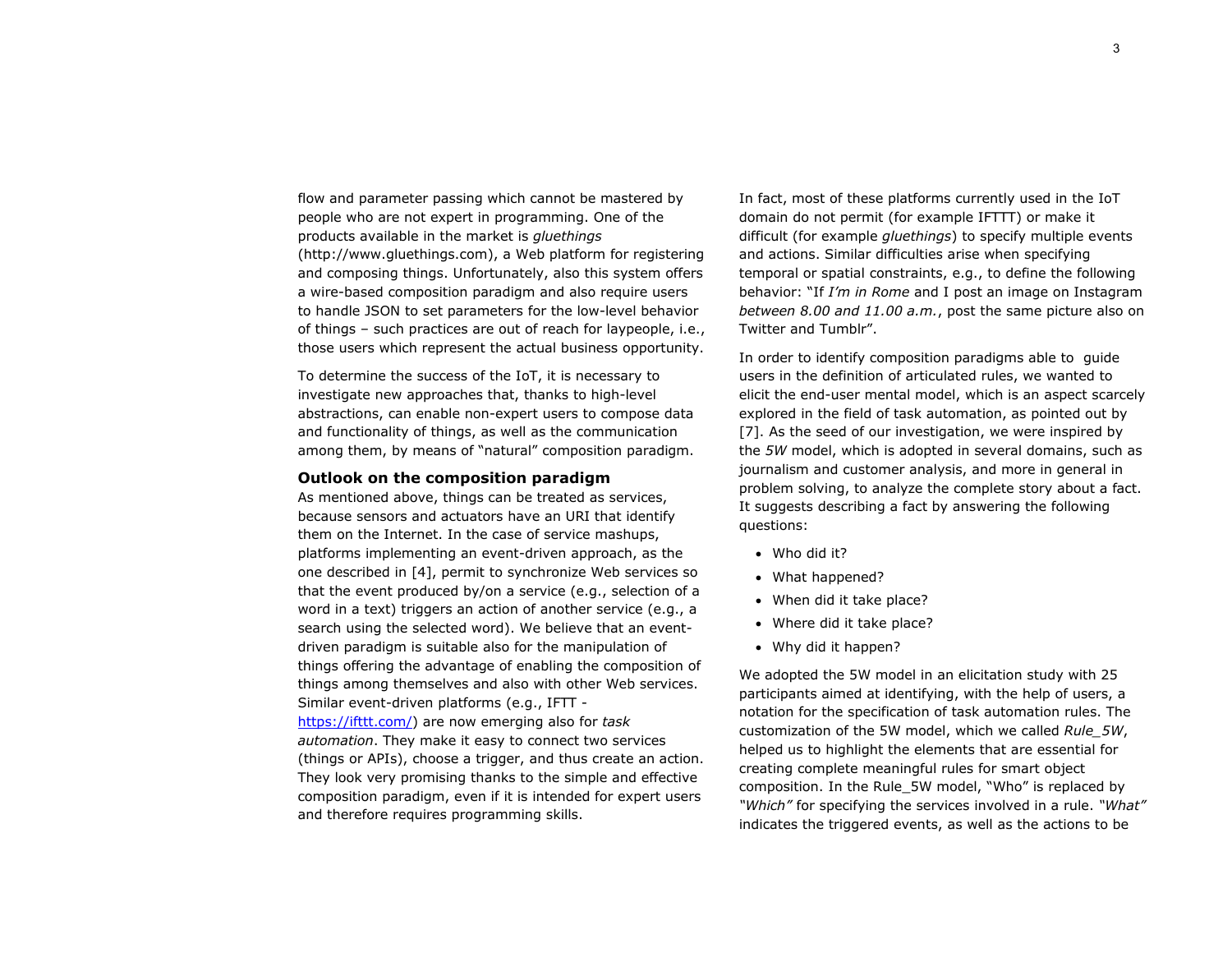

Figure 1. EFESTO: the interface for rule creation.

activated. *"When"* and *"Where"* refer to the specification of, respectively, temporal and spatial conditions for triggering events and performing actions. Finally, *"Why"* is used for reporting a short description to explain the rule behavior to a human reader, e.g., other users with whom the rule is possibly shared. The paradigm has then been implemented in a Web platform that extends the capability of EFESTO, a platform for the End-User Development (EUD) of Web mashups through which data provided by Web APIs can be integrated into unified visualizations [\[2\]](#page-5-7).

#### **EFESTO and its 5Ws Composition Paradigm**

In this section we illustrate through an example the main features of the 5Ws composition paradigm. A user, who we suppose is a female, creates a rule to automatically turn on the coffee machine and roll-up the shutters when her smart bracelet detects that she has just woken up or the smart alarm clock rings. To create this rule, the user clicks the "New Rule" button in the navigation bar (**Errore. L'origine riferimento non è stata trovata.**, circle 1) and the "Creating Rule" interface appears. The UI shows the main

area in which a rule is defined. The left side is for specifying the triggering events, and the right side is to define the actions to be activated by the selected services.

A **wizard procedure**, activated by the green "+" button highlighted by circle 2 in **Errore. L'origine riferimento non è stata trovata.**, guides the users in defining the events in a **full-automated** fashion. The wizard sequentially shows some pop-up windows in which the service, the events and the conditions are specified. According to **WYSIWYG** approach, the wizard steps allow the user to define an event in terms of *Which* is the service to be monitored for detecting the triggering event, *What* service event has to be monitored, *When* and *Where* the event has to occur. The specification of When and Where conditions is optional. At the end of the wizard procedure, the event is defined and its summary appears under the "Events" area.

Actions can be defined by clicking on the green "+" button highlighted (circle 3 in **Errore. L'origine riferimento non è stata trovata.**). The button activates a wizard that helps the user define an action in terms of *Which*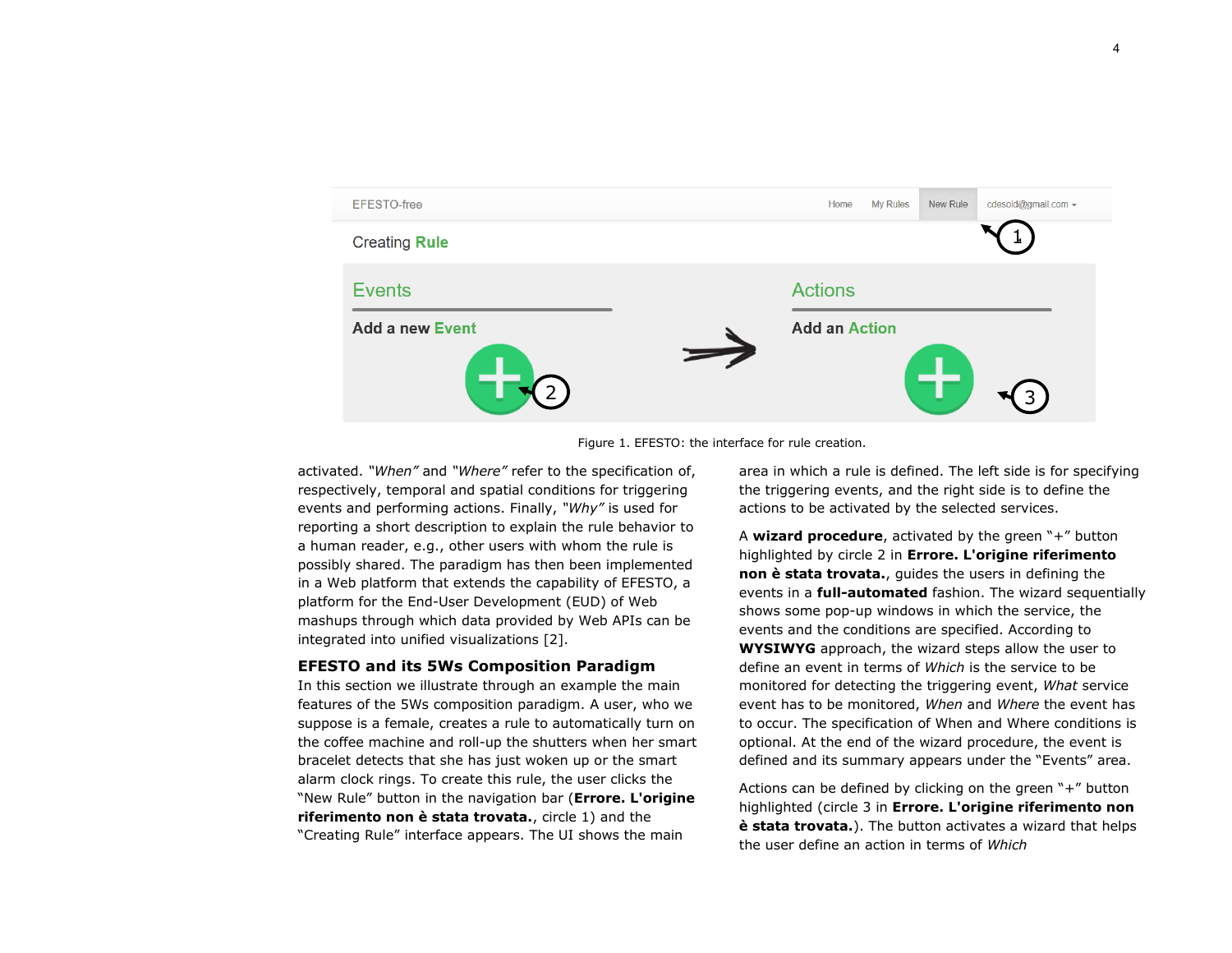

Figure 2. EFESTO: example of rule including two events and two actions.

<span id="page-4-0"></span>service will execute the action as a consequence of the event(s), *What* action the service has to perform and *When* and *Where* the action can be performed.

In EFESTO, users may either define first all the events and then the actions, or define first a basic rule with one event and one action and then include new events and new actions. Events and actions can be added or removed at any time fostering a **dynamic modification of the running mashup**. Further events can be added by clicking one of the two green "+" buttons labeled And / Or. Choosing the "And" button starts the definition of a new event that will cause

the execution of the rule action(s) if all conditions of all events are satisfied. The "Or" button determines the definition of a new event that will cause the execution of the rule action(s), if the conditions of at least one event are satisfied. Once the rule is created (see [Figure 2\)](#page-4-0), it can be saved by entering a short description of the rule (the *Why* in the 5W model).

## **Conclusion**

One of the cornerstones of the future of the IoT will be to put in the hands of the end users simple software tools capable of making natural and powerful composition